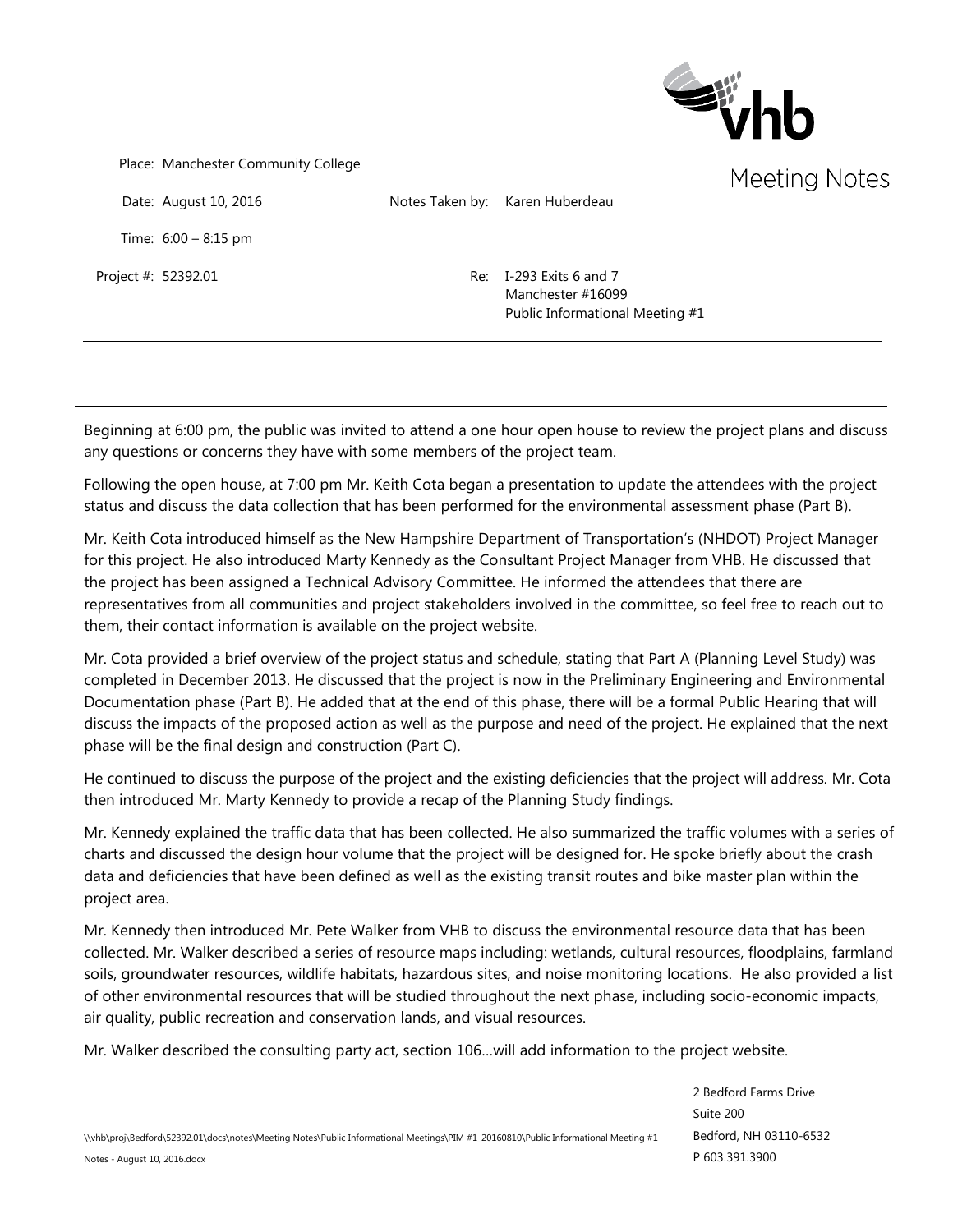Mr. Walker then turned the meeting back to Mr. Kennedy to discuss the various alternatives that are being developed throughout Part B of the project. He displayed preliminary figures and discussed a few Exit 6 Alternatives:

- Single Point Urban Interchange (SPUI)
- Standard Diamond Interchange
- Diverging Diamond Interchange (DDI) He also presented a narrated video of how the traffic would flow within this alternative
- Offset Diamond Interchange

Mr. Kennedy continued to discuss the alternatives for Exit 7:

- Diamond Interchange at existing Exit 7 location
- Relocated Exit 7 interchange
- Potential connection to Goffstown, connecting to Goffstown Road

He discussed the design challenges associated with widening the interstate (I-293) along the tight curves located between the Historic Mill District and the Merrimack River floodplain. Mr. Kennedy then described some of the diversionary effects that could be expected with the various upgrade alternatives:

- o What will happen if Exit 6 is upgraded?
	- 1. Reduce congestion and delay
	- 2. Diversion of traffic flow within west side neighborhood

Mr. Kennedy described how under existing conditions, motorists destined to downtown Manchester from the west on Goffstown Road tend to avoid the congestion at the Amoskeag Circle and travel through the west side neighborhood by way of Montgomery Street to Bridge Street. The traffic model results suggest that an upgrade to Exit 6 would benefit the neighborhood as these motorists would likely shift back to Amoskeag Street. Mr. Kennedy also discussed how under the SPUI Exit 6 alternative, it would be important to maintain convenient southbound access to the highway from Eddy Road as currently provided. Otherwise, neighborhood traffic might shift to Coolidge Street resulting in an impact to residents along that roadway. Mr. Kennedy also described how separately the City, and/or as part of this project the NHDOT, may need to consider transportation system management actions within the neighborhood street system to minimize impacts.

- o What will happen if Exit 7 is upgraded at its existing location?
	- 1. Physically it can be constructed, but it is not ideal due to the close proximity to Exit 6
	- 2. Very little traffic diversion occurs, traffic will likely still use Exit 6
- o What will happen if Exit 7 is relocated to the north?
	- 1. Improved access to the Hackett Hill Master Plan area
	- 2. Reduction of traffic on Goffstown Road
		- a. 335 vph in AM (24%)
		- b. 260 vph in PM (18%)
- o What will happen if a connection is provided across Black Brook?
	- 1. Improved connection to Goffstown's industrial zoned land
	- 2. Reduction of traffic on Goffstown Road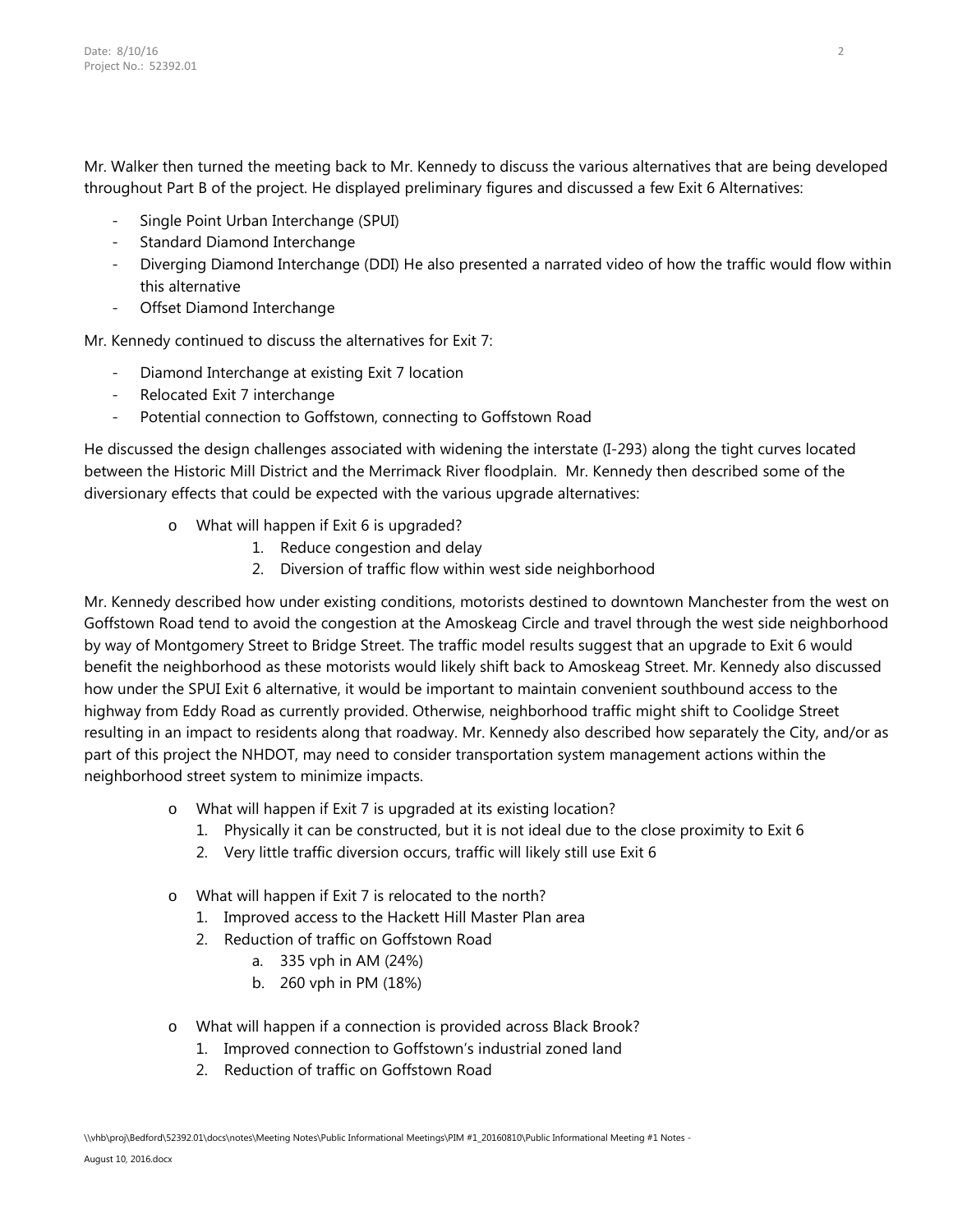- a. 435 vph in AM (31%)
- b. 480 vph in PM (34%)

Mr. Kennedy reminded the committee that these results are preliminary but wanted to share some insight as to what we are seeing. He added that additional details will be provided at the next meeting. He also discussed that the proposed action will add capacity to the system but it will also generate shifts in traffic patterns that will need to be considered.

Mr. Kennedy proceeded to discuss the draft purpose and need statement that the project team has developed to submit as a part of the Environmental Assessment. A draft version of the Purpose and Need Statement was handed out to the TAC members. He noted that the Purpose and Need Statement establishes a basis for the development of a reasonable range of alternatives and assists with the selection of a proposed action.

He provided an overview of the purpose, as follows:

The purpose of the project is to address capacity, safety, and access related deficiencies along a 3.5-mile portion of I-293 beginning north of Exit 5 and ending north of Exit 7 by:

- Correcting geometric and safety deficiencies while reducing congestion at problem locations
- Accommodating future traffic growth related to commuter trips and the transportation of commercial goods and services through the corridor
- Improving access to the highway consistent with the long-term visions of the communities of Manchester and Goffstown

Mr. Kennedy stressed the importance of public outreach that will take place throughout the project. He stated that the key to a successful project will be to provide an open and consensus driven public participation process. Public involvement will take place through a series of Technical Advisory Committee meetings, additional Public Informational Meetings, Public Official Meetings, Project Newsletters, and an up-to-date Project website. He asked the attendees to visit the website and provide any comments or questions they may have. He stated that he will review all of the entries and reply. The website is as follows [www.293planningstudy.com](http://www.293planningstudy.com/)

The meeting was then opened up to the public for any questions or comments.

# **A concern was raised about the deer population being forced into the city if the connector road is constructed.**

*Mr. Marty Kennedy confirmed that as a part of the environmental documentation, there will be a study performed on the impacts to wildlife and the mitigation to follow.*

# **If the project will add connectivity and a new interchange at Exit 7, will less need to be done to improve Exit 6?**

*Mr. Kennedy responded that due to safety concerns and weaving deficiencies at Exit 6, there will still be a need for significant upgrades at Exit 6 to better accommodate future traffic growth.*

# **Is there any other Directional Diamond Interchanges (DDI) in New Hampshire?**

*Mr. Kennedy responded that there are not any other Directional Diamond Interchanges in New Hampshire, but he would provide more information on DDIs and where they are located on the project website. Mr. Keith Cota added that Manchester was one of the first to have the existing rotary that is at Exit 6 now, so they have been innovative in the*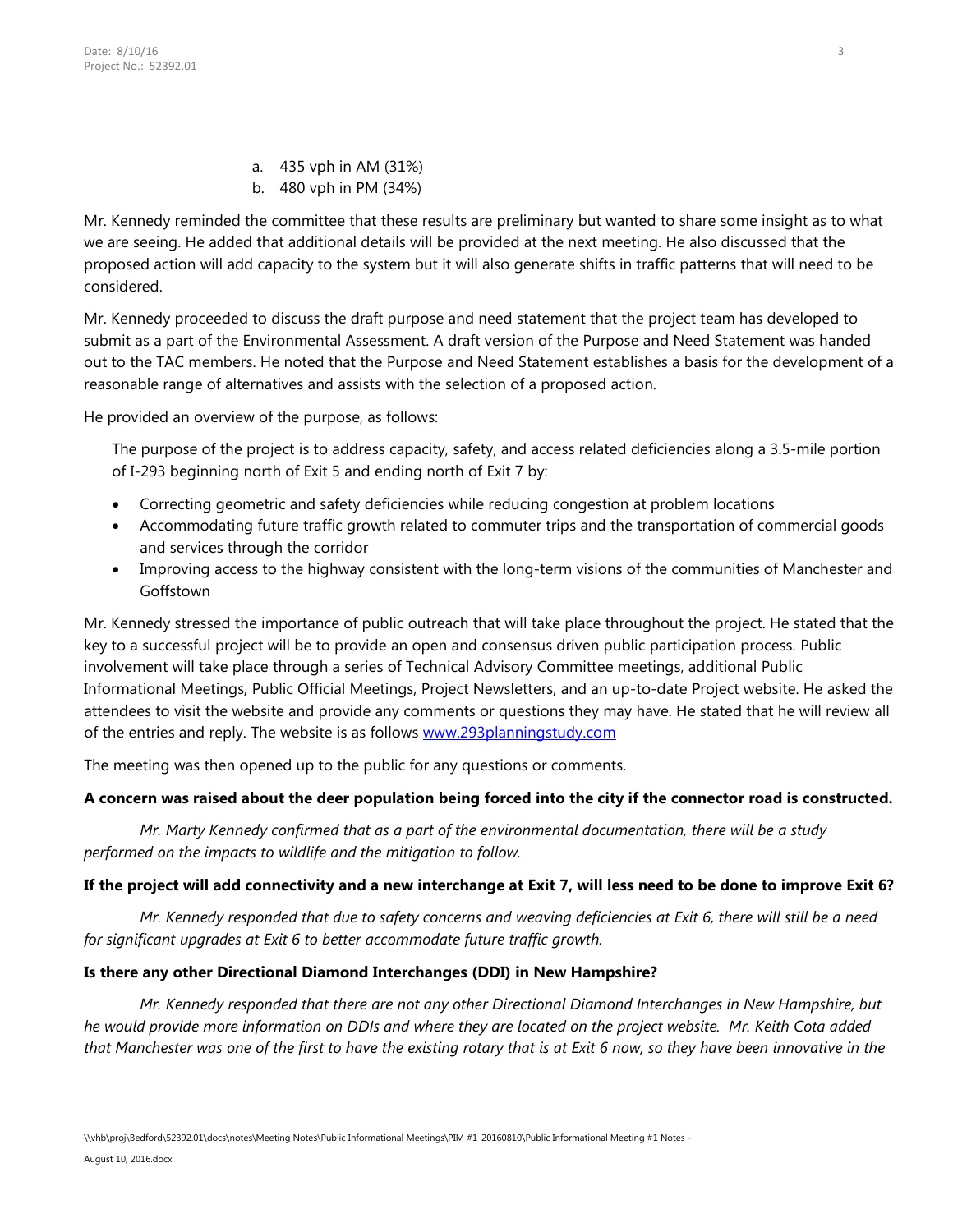*past. He also noted that the Single Point Urban Interchange (SPUI) was a new concept when it was constructed at Exit 5 and the drivers adapted to it fairly quickly.*

#### *A concern was raised about tourists using the DDI at night, and the fear of confusion.*

*Mr. Cota responded that the DDI has strong advantages for moving traffic efficiently through the corridor. He added that if it becomes the preferred alternative then there will be a large educational component to ensure its proper use.* 

## **Is the bicycle and pedestrian accommodations the same for each of the different alternatives?**

*Mr. Kennedy responded that each alternative will assure a connection east to west as well as a connection to Front Street and Eddy Road. The alternatives will provide safe crossings, sidewalks, bike lanes or shoulders, all varying depending on the alternatives and roadways. He stated that once a preferred alternative is reached, there will be more details developed on pedestrian connectivity throughout the project area. He added that the project will be designed to accommodate Manchester's master bicycle/pedestrian plan.* 

#### **A suggestion was made to look at alternatives to keep bikes off the road and on separate bike routes.**

*Mr. Kennedy responded that the preferred alternative will study various feasible connections for bicycle and pedestrians throughout the study area.* 

#### **Will the Exit 7 interchange be constructed before the Exit 6 interchange?**

*Mr. Kennedy responded that the intent is to construct Exit 7 first in order to provide a relief of traffic at Exit 6 while it is under construction.*

# **A concern was raised with the new connector road to Goffstown, it was asked to please take caution as there are many vernal pools in the area.**

*Mr. Kennedy responded that data has been collected in regards to the wetlands and vernal pools within the study area and the alternatives will minimize impacts to the least extent possible.*

## **What is the white line on the concept plan along The Pointe Condo property?**

*Mr. Keith Cota replied that the white line depicts the proposed property line.* 

## **There are 23 residents of The Point Condo community at the meeting, what can you tell us about the trees on our property, will they be removed?**

*Mr. Cota responded that is it still too early in the design process to determine the extent of the property impacts. He added that there is a potential for a sound wall along the property, but that will be confirmed later in the design.*

#### **Are there plans to upgrade the Black Brook Bridge?**

*Mr. Keith Cota responded by explaining the previous study that was done on the bridge that was put on hold until a further study was done on the whole corridor between Exits 5 and 7. He added that a construction project is scheduled for early spring that will rehab the bridge and shore it up in order to prevent further scouring until the Exit 6 & 7 project is constructed.*